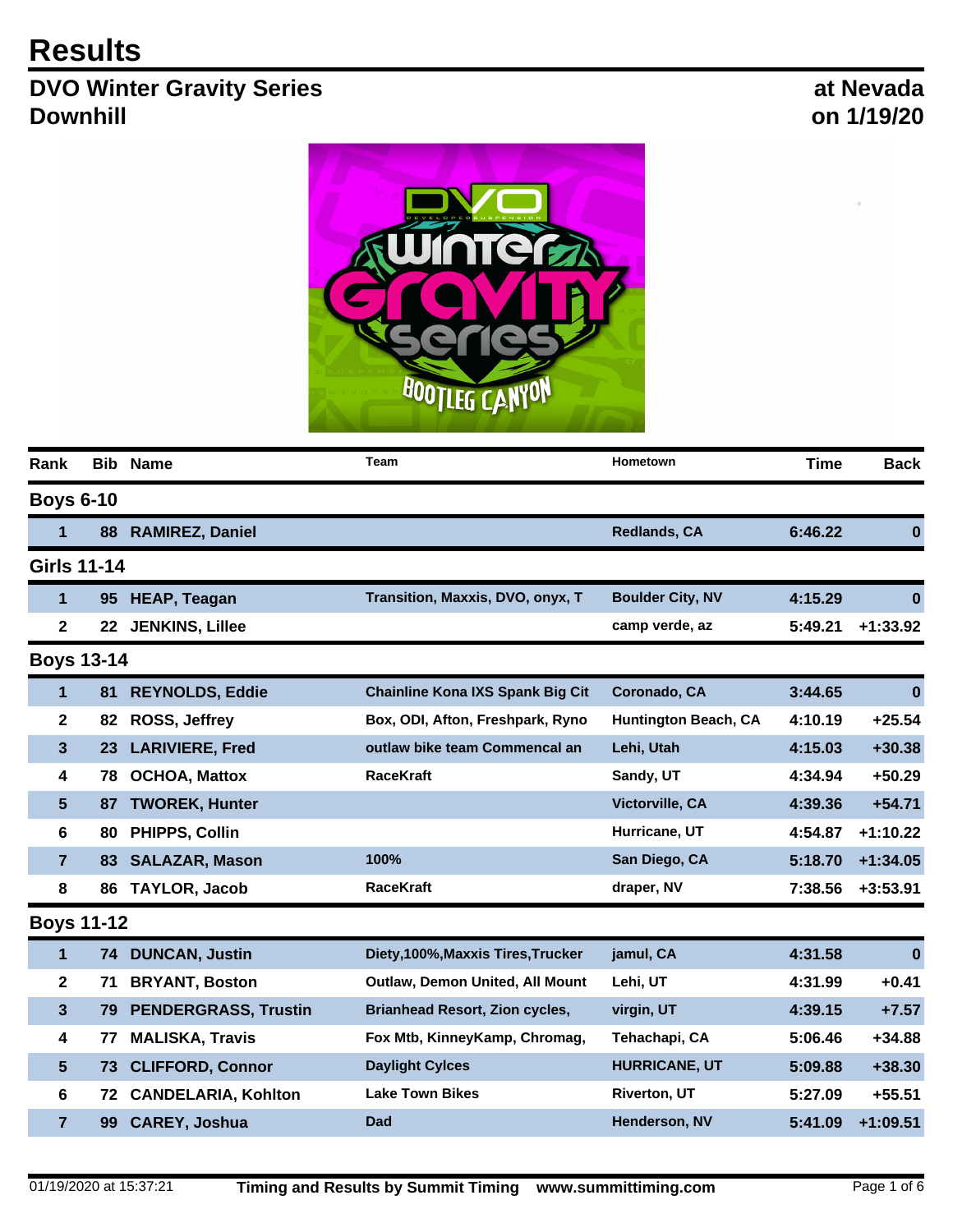| <b>Cat3 Men 40-49</b><br>1<br>314 WADE, James<br>Las Vegas, NV<br>4:10.29<br>$\boldsymbol{0}$<br>Tucson, AZ<br>$+11.63$<br>$\mathbf{2}$<br><b>STRUNK, Shane</b><br>4:21.92<br>313<br><b>Toro Team/ universal Cycles</b><br>Los angeles, CA<br>$+30.57$<br>3<br><b>RANGEL, Noe</b><br>4:40.86<br>310<br><b>TRUCKERCO MyneSweeper revg</b><br><b>STRAIT, John</b><br>San diego, CA<br>$+1:10.40$<br>5:20.69<br>4<br>312<br><b>High Sierra Cycling</b><br>Sparks, NV<br>$+1:26.44$<br>5<br><b>KALTER, Jesse</b><br>5:36.73<br>309<br>PHIPPS, Logan<br>Hurricane, UT<br>$+1:50.76$<br>6<br>6:01.05<br>228<br>las Vegas, NV<br>$+2:46.63$<br>7<br><b>RYAN, Patrick</b><br>320<br>6:56.92<br><b>Cat3 Men 30-39</b><br><b>Tucson, Az</b><br>1<br>317 LOCKE, Marshall<br>4:28.27<br>$\bf{0}$<br><b>GURU</b><br>Tucson, Arizona<br>4:52.13<br>$+23.86$<br>$\mathbf{2}$<br><b>MANALO, Leann Andrei</b><br>333<br>Los Angeles, CA<br>$+34.22$<br>3<br><b>ARROYO, Alvaro</b><br>5:02.49<br>323<br><b>STRAIT, James</b><br>San diego, CA<br>$+1:04.36$<br>4<br>5:32.63<br>308<br><b>HALL, Zackary</b><br>Team 86<br>Las vegas, NV<br><b>DNS</b><br>307<br><b>Cat3 Men 19-29</b><br><b>GONZALEZ, Javier</b><br>La Puente, CA<br>4:03.92<br>0<br>1<br>331<br>Reno, Neevada<br>$+50.29$<br>2<br>DONOVAN, Joseph<br>4:54.21<br>319<br>Reno, NV<br>$+1:19.49$<br>3<br><b>HARRISON, Jake</b><br>5:23.41<br>305<br>Kore North bicycles / Ligma<br>Meridian, Idaho<br>$+2:16.89$<br>4<br><b>GRINER, Daxton</b><br>6:20.81<br>318<br><b>KIRKPATRICK, Jeffery</b><br><b>Four Loko</b><br>Lawndale, Ca<br><b>DNF</b><br>344<br><b>Team Toro</b><br><b>SAUNDERS, Brendan</b><br>Altadena, CA<br><b>DNS</b><br>306<br><b>Cat3 Men 15-18</b><br>Saint George, UT<br>4:18.50<br><b>BUSH, Jake</b><br><b>301</b><br>1<br>$\mathbf{U}$<br>Outlaw bike team<br>Provo, UT<br>4:52.17<br>$+33.67$<br><b>GLEDHILL, Thatcher</b><br>2<br>303<br>$+39.62$<br>3<br><b>BLANCHARD, Logan</b><br>TASCO, transition, dvo<br>Lake Havasu City, AZ<br>4:58.12<br>300<br>outlaw<br>provo, UT<br>$+1:06.12$<br><b>CARR, Nathan</b><br>5:24.62<br>4<br>302<br><b>Tucson Endurance Performance</b><br><b>CLARK, Hunter</b><br><b>Tucson, AZ</b><br>$+1:14.03$<br>5<br>5:32.53<br>316<br>Cat2&3 Men 50+<br>4:44.05<br>244 HOLMES, wesley<br>phoenix, az<br>1<br>$\bf{0}$<br><b>HELBLING, James</b><br>allmountain cyclry kalani constru<br>$+26.15$<br>hurricane, ut<br>5:10.20<br>2<br>245<br>$+41.57$<br><b>KINAMN, joe</b><br>3<br>guru suspension<br>tucson, arizona<br>5:25.62<br>324<br>315 FREY, Douglas<br>ptsdveteranathletes<br>Reno, NV<br>$+3:24.67$<br>8:08.72<br>4<br>Cat2&3 Women 40+<br>Juliana Bicycles, RevGrips, Tasc<br><b>Upland, CA</b><br>5:05.10<br>174 RESEIGNE, Jackie<br>1<br>$\bf{0}$<br>$+1:54.43$<br>2<br>325 LOMELI, Berenice<br><b>Guru suspension</b><br>Tucson, Az<br>6:59.53<br><b>Cat2 Men 40-49</b><br><b>Universla Cycles Studio city</b><br>219 GONZALEZ, Isaac<br>Los Angeles, CA<br>4:10.86<br>1<br>$\bf{0}$ | Rank |  | <b>Bib Name</b> | Team | Hometown | <b>Time</b> | <b>Back</b> |  |
|-------------------------------------------------------------------------------------------------------------------------------------------------------------------------------------------------------------------------------------------------------------------------------------------------------------------------------------------------------------------------------------------------------------------------------------------------------------------------------------------------------------------------------------------------------------------------------------------------------------------------------------------------------------------------------------------------------------------------------------------------------------------------------------------------------------------------------------------------------------------------------------------------------------------------------------------------------------------------------------------------------------------------------------------------------------------------------------------------------------------------------------------------------------------------------------------------------------------------------------------------------------------------------------------------------------------------------------------------------------------------------------------------------------------------------------------------------------------------------------------------------------------------------------------------------------------------------------------------------------------------------------------------------------------------------------------------------------------------------------------------------------------------------------------------------------------------------------------------------------------------------------------------------------------------------------------------------------------------------------------------------------------------------------------------------------------------------------------------------------------------------------------------------------------------------------------------------------------------------------------------------------------------------------------------------------------------------------------------------------------------------------------------------------------------------------------------------------------------------------------------------------------------------------------------------------------------------------------------------------------------------------------------------------------------------------------------------------------------------------------------------------------------------------------------------------------------------------------------------------------------------------------------------------------------------------------------------------------------------------------------------|------|--|-----------------|------|----------|-------------|-------------|--|
|                                                                                                                                                                                                                                                                                                                                                                                                                                                                                                                                                                                                                                                                                                                                                                                                                                                                                                                                                                                                                                                                                                                                                                                                                                                                                                                                                                                                                                                                                                                                                                                                                                                                                                                                                                                                                                                                                                                                                                                                                                                                                                                                                                                                                                                                                                                                                                                                                                                                                                                                                                                                                                                                                                                                                                                                                                                                                                                                                                                                       |      |  |                 |      |          |             |             |  |
|                                                                                                                                                                                                                                                                                                                                                                                                                                                                                                                                                                                                                                                                                                                                                                                                                                                                                                                                                                                                                                                                                                                                                                                                                                                                                                                                                                                                                                                                                                                                                                                                                                                                                                                                                                                                                                                                                                                                                                                                                                                                                                                                                                                                                                                                                                                                                                                                                                                                                                                                                                                                                                                                                                                                                                                                                                                                                                                                                                                                       |      |  |                 |      |          |             |             |  |
|                                                                                                                                                                                                                                                                                                                                                                                                                                                                                                                                                                                                                                                                                                                                                                                                                                                                                                                                                                                                                                                                                                                                                                                                                                                                                                                                                                                                                                                                                                                                                                                                                                                                                                                                                                                                                                                                                                                                                                                                                                                                                                                                                                                                                                                                                                                                                                                                                                                                                                                                                                                                                                                                                                                                                                                                                                                                                                                                                                                                       |      |  |                 |      |          |             |             |  |
|                                                                                                                                                                                                                                                                                                                                                                                                                                                                                                                                                                                                                                                                                                                                                                                                                                                                                                                                                                                                                                                                                                                                                                                                                                                                                                                                                                                                                                                                                                                                                                                                                                                                                                                                                                                                                                                                                                                                                                                                                                                                                                                                                                                                                                                                                                                                                                                                                                                                                                                                                                                                                                                                                                                                                                                                                                                                                                                                                                                                       |      |  |                 |      |          |             |             |  |
|                                                                                                                                                                                                                                                                                                                                                                                                                                                                                                                                                                                                                                                                                                                                                                                                                                                                                                                                                                                                                                                                                                                                                                                                                                                                                                                                                                                                                                                                                                                                                                                                                                                                                                                                                                                                                                                                                                                                                                                                                                                                                                                                                                                                                                                                                                                                                                                                                                                                                                                                                                                                                                                                                                                                                                                                                                                                                                                                                                                                       |      |  |                 |      |          |             |             |  |
|                                                                                                                                                                                                                                                                                                                                                                                                                                                                                                                                                                                                                                                                                                                                                                                                                                                                                                                                                                                                                                                                                                                                                                                                                                                                                                                                                                                                                                                                                                                                                                                                                                                                                                                                                                                                                                                                                                                                                                                                                                                                                                                                                                                                                                                                                                                                                                                                                                                                                                                                                                                                                                                                                                                                                                                                                                                                                                                                                                                                       |      |  |                 |      |          |             |             |  |
|                                                                                                                                                                                                                                                                                                                                                                                                                                                                                                                                                                                                                                                                                                                                                                                                                                                                                                                                                                                                                                                                                                                                                                                                                                                                                                                                                                                                                                                                                                                                                                                                                                                                                                                                                                                                                                                                                                                                                                                                                                                                                                                                                                                                                                                                                                                                                                                                                                                                                                                                                                                                                                                                                                                                                                                                                                                                                                                                                                                                       |      |  |                 |      |          |             |             |  |
|                                                                                                                                                                                                                                                                                                                                                                                                                                                                                                                                                                                                                                                                                                                                                                                                                                                                                                                                                                                                                                                                                                                                                                                                                                                                                                                                                                                                                                                                                                                                                                                                                                                                                                                                                                                                                                                                                                                                                                                                                                                                                                                                                                                                                                                                                                                                                                                                                                                                                                                                                                                                                                                                                                                                                                                                                                                                                                                                                                                                       |      |  |                 |      |          |             |             |  |
|                                                                                                                                                                                                                                                                                                                                                                                                                                                                                                                                                                                                                                                                                                                                                                                                                                                                                                                                                                                                                                                                                                                                                                                                                                                                                                                                                                                                                                                                                                                                                                                                                                                                                                                                                                                                                                                                                                                                                                                                                                                                                                                                                                                                                                                                                                                                                                                                                                                                                                                                                                                                                                                                                                                                                                                                                                                                                                                                                                                                       |      |  |                 |      |          |             |             |  |
|                                                                                                                                                                                                                                                                                                                                                                                                                                                                                                                                                                                                                                                                                                                                                                                                                                                                                                                                                                                                                                                                                                                                                                                                                                                                                                                                                                                                                                                                                                                                                                                                                                                                                                                                                                                                                                                                                                                                                                                                                                                                                                                                                                                                                                                                                                                                                                                                                                                                                                                                                                                                                                                                                                                                                                                                                                                                                                                                                                                                       |      |  |                 |      |          |             |             |  |
|                                                                                                                                                                                                                                                                                                                                                                                                                                                                                                                                                                                                                                                                                                                                                                                                                                                                                                                                                                                                                                                                                                                                                                                                                                                                                                                                                                                                                                                                                                                                                                                                                                                                                                                                                                                                                                                                                                                                                                                                                                                                                                                                                                                                                                                                                                                                                                                                                                                                                                                                                                                                                                                                                                                                                                                                                                                                                                                                                                                                       |      |  |                 |      |          |             |             |  |
|                                                                                                                                                                                                                                                                                                                                                                                                                                                                                                                                                                                                                                                                                                                                                                                                                                                                                                                                                                                                                                                                                                                                                                                                                                                                                                                                                                                                                                                                                                                                                                                                                                                                                                                                                                                                                                                                                                                                                                                                                                                                                                                                                                                                                                                                                                                                                                                                                                                                                                                                                                                                                                                                                                                                                                                                                                                                                                                                                                                                       |      |  |                 |      |          |             |             |  |
|                                                                                                                                                                                                                                                                                                                                                                                                                                                                                                                                                                                                                                                                                                                                                                                                                                                                                                                                                                                                                                                                                                                                                                                                                                                                                                                                                                                                                                                                                                                                                                                                                                                                                                                                                                                                                                                                                                                                                                                                                                                                                                                                                                                                                                                                                                                                                                                                                                                                                                                                                                                                                                                                                                                                                                                                                                                                                                                                                                                                       |      |  |                 |      |          |             |             |  |
|                                                                                                                                                                                                                                                                                                                                                                                                                                                                                                                                                                                                                                                                                                                                                                                                                                                                                                                                                                                                                                                                                                                                                                                                                                                                                                                                                                                                                                                                                                                                                                                                                                                                                                                                                                                                                                                                                                                                                                                                                                                                                                                                                                                                                                                                                                                                                                                                                                                                                                                                                                                                                                                                                                                                                                                                                                                                                                                                                                                                       |      |  |                 |      |          |             |             |  |
|                                                                                                                                                                                                                                                                                                                                                                                                                                                                                                                                                                                                                                                                                                                                                                                                                                                                                                                                                                                                                                                                                                                                                                                                                                                                                                                                                                                                                                                                                                                                                                                                                                                                                                                                                                                                                                                                                                                                                                                                                                                                                                                                                                                                                                                                                                                                                                                                                                                                                                                                                                                                                                                                                                                                                                                                                                                                                                                                                                                                       |      |  |                 |      |          |             |             |  |
|                                                                                                                                                                                                                                                                                                                                                                                                                                                                                                                                                                                                                                                                                                                                                                                                                                                                                                                                                                                                                                                                                                                                                                                                                                                                                                                                                                                                                                                                                                                                                                                                                                                                                                                                                                                                                                                                                                                                                                                                                                                                                                                                                                                                                                                                                                                                                                                                                                                                                                                                                                                                                                                                                                                                                                                                                                                                                                                                                                                                       |      |  |                 |      |          |             |             |  |
|                                                                                                                                                                                                                                                                                                                                                                                                                                                                                                                                                                                                                                                                                                                                                                                                                                                                                                                                                                                                                                                                                                                                                                                                                                                                                                                                                                                                                                                                                                                                                                                                                                                                                                                                                                                                                                                                                                                                                                                                                                                                                                                                                                                                                                                                                                                                                                                                                                                                                                                                                                                                                                                                                                                                                                                                                                                                                                                                                                                                       |      |  |                 |      |          |             |             |  |
|                                                                                                                                                                                                                                                                                                                                                                                                                                                                                                                                                                                                                                                                                                                                                                                                                                                                                                                                                                                                                                                                                                                                                                                                                                                                                                                                                                                                                                                                                                                                                                                                                                                                                                                                                                                                                                                                                                                                                                                                                                                                                                                                                                                                                                                                                                                                                                                                                                                                                                                                                                                                                                                                                                                                                                                                                                                                                                                                                                                                       |      |  |                 |      |          |             |             |  |
|                                                                                                                                                                                                                                                                                                                                                                                                                                                                                                                                                                                                                                                                                                                                                                                                                                                                                                                                                                                                                                                                                                                                                                                                                                                                                                                                                                                                                                                                                                                                                                                                                                                                                                                                                                                                                                                                                                                                                                                                                                                                                                                                                                                                                                                                                                                                                                                                                                                                                                                                                                                                                                                                                                                                                                                                                                                                                                                                                                                                       |      |  |                 |      |          |             |             |  |
|                                                                                                                                                                                                                                                                                                                                                                                                                                                                                                                                                                                                                                                                                                                                                                                                                                                                                                                                                                                                                                                                                                                                                                                                                                                                                                                                                                                                                                                                                                                                                                                                                                                                                                                                                                                                                                                                                                                                                                                                                                                                                                                                                                                                                                                                                                                                                                                                                                                                                                                                                                                                                                                                                                                                                                                                                                                                                                                                                                                                       |      |  |                 |      |          |             |             |  |
|                                                                                                                                                                                                                                                                                                                                                                                                                                                                                                                                                                                                                                                                                                                                                                                                                                                                                                                                                                                                                                                                                                                                                                                                                                                                                                                                                                                                                                                                                                                                                                                                                                                                                                                                                                                                                                                                                                                                                                                                                                                                                                                                                                                                                                                                                                                                                                                                                                                                                                                                                                                                                                                                                                                                                                                                                                                                                                                                                                                                       |      |  |                 |      |          |             |             |  |
|                                                                                                                                                                                                                                                                                                                                                                                                                                                                                                                                                                                                                                                                                                                                                                                                                                                                                                                                                                                                                                                                                                                                                                                                                                                                                                                                                                                                                                                                                                                                                                                                                                                                                                                                                                                                                                                                                                                                                                                                                                                                                                                                                                                                                                                                                                                                                                                                                                                                                                                                                                                                                                                                                                                                                                                                                                                                                                                                                                                                       |      |  |                 |      |          |             |             |  |
|                                                                                                                                                                                                                                                                                                                                                                                                                                                                                                                                                                                                                                                                                                                                                                                                                                                                                                                                                                                                                                                                                                                                                                                                                                                                                                                                                                                                                                                                                                                                                                                                                                                                                                                                                                                                                                                                                                                                                                                                                                                                                                                                                                                                                                                                                                                                                                                                                                                                                                                                                                                                                                                                                                                                                                                                                                                                                                                                                                                                       |      |  |                 |      |          |             |             |  |
|                                                                                                                                                                                                                                                                                                                                                                                                                                                                                                                                                                                                                                                                                                                                                                                                                                                                                                                                                                                                                                                                                                                                                                                                                                                                                                                                                                                                                                                                                                                                                                                                                                                                                                                                                                                                                                                                                                                                                                                                                                                                                                                                                                                                                                                                                                                                                                                                                                                                                                                                                                                                                                                                                                                                                                                                                                                                                                                                                                                                       |      |  |                 |      |          |             |             |  |
|                                                                                                                                                                                                                                                                                                                                                                                                                                                                                                                                                                                                                                                                                                                                                                                                                                                                                                                                                                                                                                                                                                                                                                                                                                                                                                                                                                                                                                                                                                                                                                                                                                                                                                                                                                                                                                                                                                                                                                                                                                                                                                                                                                                                                                                                                                                                                                                                                                                                                                                                                                                                                                                                                                                                                                                                                                                                                                                                                                                                       |      |  |                 |      |          |             |             |  |
|                                                                                                                                                                                                                                                                                                                                                                                                                                                                                                                                                                                                                                                                                                                                                                                                                                                                                                                                                                                                                                                                                                                                                                                                                                                                                                                                                                                                                                                                                                                                                                                                                                                                                                                                                                                                                                                                                                                                                                                                                                                                                                                                                                                                                                                                                                                                                                                                                                                                                                                                                                                                                                                                                                                                                                                                                                                                                                                                                                                                       |      |  |                 |      |          |             |             |  |
|                                                                                                                                                                                                                                                                                                                                                                                                                                                                                                                                                                                                                                                                                                                                                                                                                                                                                                                                                                                                                                                                                                                                                                                                                                                                                                                                                                                                                                                                                                                                                                                                                                                                                                                                                                                                                                                                                                                                                                                                                                                                                                                                                                                                                                                                                                                                                                                                                                                                                                                                                                                                                                                                                                                                                                                                                                                                                                                                                                                                       |      |  |                 |      |          |             |             |  |
|                                                                                                                                                                                                                                                                                                                                                                                                                                                                                                                                                                                                                                                                                                                                                                                                                                                                                                                                                                                                                                                                                                                                                                                                                                                                                                                                                                                                                                                                                                                                                                                                                                                                                                                                                                                                                                                                                                                                                                                                                                                                                                                                                                                                                                                                                                                                                                                                                                                                                                                                                                                                                                                                                                                                                                                                                                                                                                                                                                                                       |      |  |                 |      |          |             |             |  |
|                                                                                                                                                                                                                                                                                                                                                                                                                                                                                                                                                                                                                                                                                                                                                                                                                                                                                                                                                                                                                                                                                                                                                                                                                                                                                                                                                                                                                                                                                                                                                                                                                                                                                                                                                                                                                                                                                                                                                                                                                                                                                                                                                                                                                                                                                                                                                                                                                                                                                                                                                                                                                                                                                                                                                                                                                                                                                                                                                                                                       |      |  |                 |      |          |             |             |  |
|                                                                                                                                                                                                                                                                                                                                                                                                                                                                                                                                                                                                                                                                                                                                                                                                                                                                                                                                                                                                                                                                                                                                                                                                                                                                                                                                                                                                                                                                                                                                                                                                                                                                                                                                                                                                                                                                                                                                                                                                                                                                                                                                                                                                                                                                                                                                                                                                                                                                                                                                                                                                                                                                                                                                                                                                                                                                                                                                                                                                       |      |  |                 |      |          |             |             |  |
|                                                                                                                                                                                                                                                                                                                                                                                                                                                                                                                                                                                                                                                                                                                                                                                                                                                                                                                                                                                                                                                                                                                                                                                                                                                                                                                                                                                                                                                                                                                                                                                                                                                                                                                                                                                                                                                                                                                                                                                                                                                                                                                                                                                                                                                                                                                                                                                                                                                                                                                                                                                                                                                                                                                                                                                                                                                                                                                                                                                                       |      |  |                 |      |          |             |             |  |
|                                                                                                                                                                                                                                                                                                                                                                                                                                                                                                                                                                                                                                                                                                                                                                                                                                                                                                                                                                                                                                                                                                                                                                                                                                                                                                                                                                                                                                                                                                                                                                                                                                                                                                                                                                                                                                                                                                                                                                                                                                                                                                                                                                                                                                                                                                                                                                                                                                                                                                                                                                                                                                                                                                                                                                                                                                                                                                                                                                                                       |      |  |                 |      |          |             |             |  |
|                                                                                                                                                                                                                                                                                                                                                                                                                                                                                                                                                                                                                                                                                                                                                                                                                                                                                                                                                                                                                                                                                                                                                                                                                                                                                                                                                                                                                                                                                                                                                                                                                                                                                                                                                                                                                                                                                                                                                                                                                                                                                                                                                                                                                                                                                                                                                                                                                                                                                                                                                                                                                                                                                                                                                                                                                                                                                                                                                                                                       |      |  |                 |      |          |             |             |  |
|                                                                                                                                                                                                                                                                                                                                                                                                                                                                                                                                                                                                                                                                                                                                                                                                                                                                                                                                                                                                                                                                                                                                                                                                                                                                                                                                                                                                                                                                                                                                                                                                                                                                                                                                                                                                                                                                                                                                                                                                                                                                                                                                                                                                                                                                                                                                                                                                                                                                                                                                                                                                                                                                                                                                                                                                                                                                                                                                                                                                       |      |  |                 |      |          |             |             |  |
|                                                                                                                                                                                                                                                                                                                                                                                                                                                                                                                                                                                                                                                                                                                                                                                                                                                                                                                                                                                                                                                                                                                                                                                                                                                                                                                                                                                                                                                                                                                                                                                                                                                                                                                                                                                                                                                                                                                                                                                                                                                                                                                                                                                                                                                                                                                                                                                                                                                                                                                                                                                                                                                                                                                                                                                                                                                                                                                                                                                                       |      |  |                 |      |          |             |             |  |
|                                                                                                                                                                                                                                                                                                                                                                                                                                                                                                                                                                                                                                                                                                                                                                                                                                                                                                                                                                                                                                                                                                                                                                                                                                                                                                                                                                                                                                                                                                                                                                                                                                                                                                                                                                                                                                                                                                                                                                                                                                                                                                                                                                                                                                                                                                                                                                                                                                                                                                                                                                                                                                                                                                                                                                                                                                                                                                                                                                                                       |      |  |                 |      |          |             |             |  |
|                                                                                                                                                                                                                                                                                                                                                                                                                                                                                                                                                                                                                                                                                                                                                                                                                                                                                                                                                                                                                                                                                                                                                                                                                                                                                                                                                                                                                                                                                                                                                                                                                                                                                                                                                                                                                                                                                                                                                                                                                                                                                                                                                                                                                                                                                                                                                                                                                                                                                                                                                                                                                                                                                                                                                                                                                                                                                                                                                                                                       |      |  |                 |      |          |             |             |  |

01/19/2020 at 15:37:21 **Timing and Results by Summit Timing www.summittiming.com** Page 2 of 6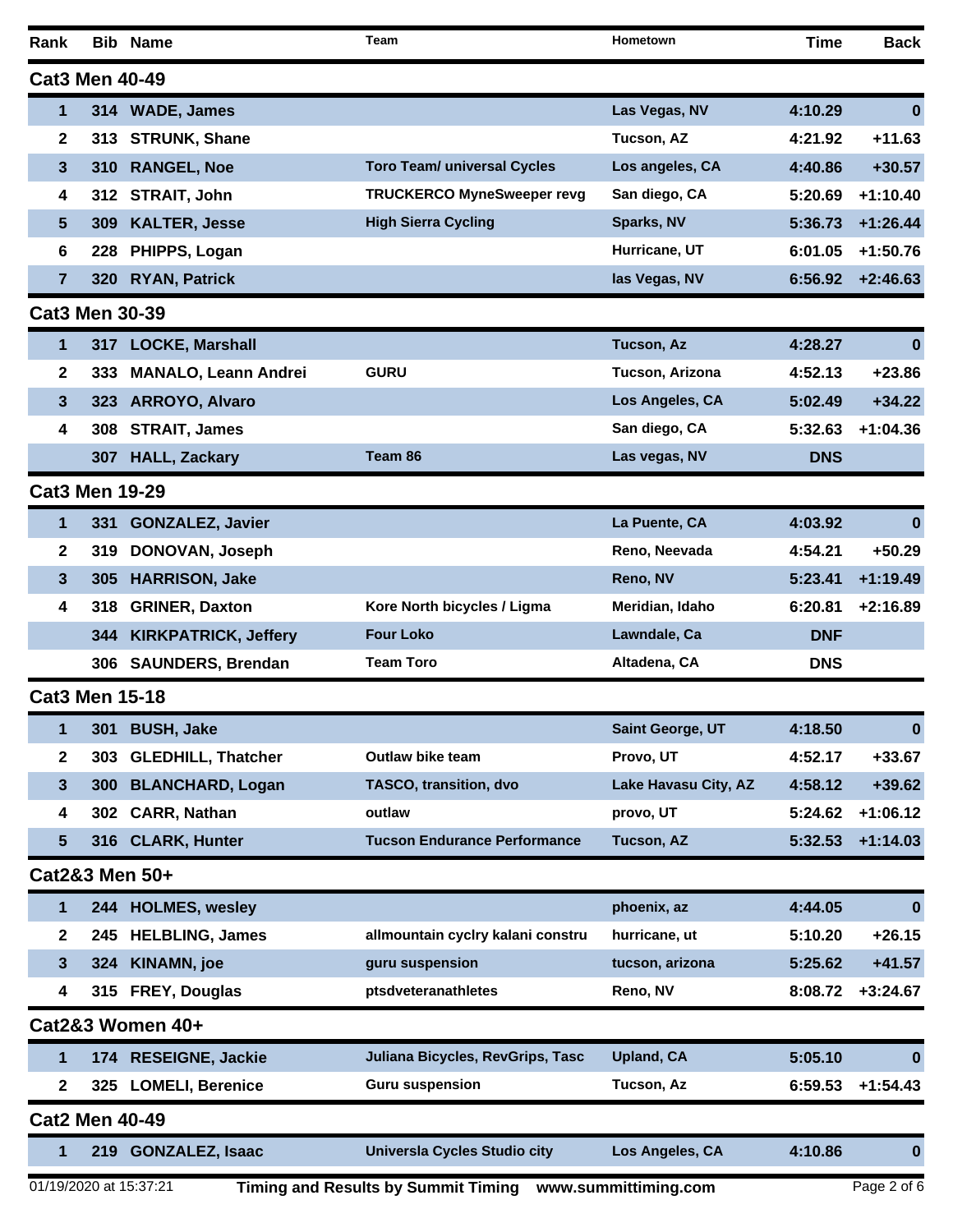| Rank                  | Bib.       | <b>Name</b>                  | Team                                     | Hometown                          | <b>Time</b> | <b>Back</b>      |
|-----------------------|------------|------------------------------|------------------------------------------|-----------------------------------|-------------|------------------|
| $\mathbf{2}$          | 225        | <b>MCMILLAN, Nic</b>         | <b>Golden Spike Tattoo</b>               | Ogden, UT                         | 4:30.78     | $+19.92$         |
| 3                     | 252        | <b>COWLING, Ryan</b>         | Kore North Bicycles / Intense/DV         | meridian, ID                      | 4:52.67     | $+41.81$         |
|                       | 256        | <b>HIGGINS, Dana</b>         | <b>Guru Suspension</b>                   | tucson, AZ                        | <b>DNS</b>  |                  |
| <b>Cat2 Men 30-39</b> |            |                              |                                          |                                   |             |                  |
| 1                     | 259        | <b>ZARATE, Jonathan</b>      | <b>Safety Cycle</b>                      | <b>Wilmington, CA</b>             | 4:12.60     | $\boldsymbol{0}$ |
| $\mathbf 2$           | 227        | <b>PENNETTI, Nicholas</b>    | The Dropout bike shop                    | Reno, NV                          | 4:16.36     | $+3.76$          |
| 3                     | 221        | <b>HENTZ, Christopher</b>    |                                          | Glendale, AZ                      | 4:30.30     | $+17.70$         |
| 4                     | 235        | PUCA, Alexander              | <b>Tucson Endurance Preformance</b>      | Tucson, Arizona                   | 4:32.84     | $+20.24$         |
| 5                     | 230        | <b>QUIHUIS-BELL, Jeffrey</b> |                                          | <b>CHANDLER, AZ</b>               | 4:37.06     | $+24.46$         |
| 6                     | 231        | <b>TIMCHAK, David</b>        |                                          | Phoenix, AZ                       | 4:37.57     | $+24.97$         |
| $\overline{7}$        | 226        | PELAEZ, Julio                |                                          | Henderson, NV                     | 4:44.68     | $+32.08$         |
| 8                     | 223        | LEE, Colton                  | BISON.ONE / Bills Bike & Run / G         | Idaho Falls, ID                   | 4:49.34     | $+36.74$         |
| 9                     | 224        | <b>MARTINEZ, Lionel</b>      | <b>Dine Racing, Flagstaff Bicycle</b>    | Flagstaff, AZ                     | 5:00.19     | $+47.59$         |
|                       | 218        | <b>ERDEI, Christian</b>      |                                          | Los Angeles, CA                   | <b>DNS</b>  |                  |
| <b>Cat2 Men 19-29</b> |            |                              |                                          |                                   |             |                  |
| 1                     | <b>210</b> | <b>BALDWIN, Brett</b>        |                                          | St George, UT                     | 4:06.76     | $\bf{0}$         |
| 2                     | 253        | <b>WATSON, myles</b>         |                                          | riverside, CA                     | 4:10.75     | $+3.99$          |
| 3                     | 31         | <b>EASON, Johnny</b>         | ZoicClothing, Sundayscariescbd,          | Sedona, AZ                        | 4:17.29     | $+10.53$         |
| 4                     | 241        | <b>BUTZINE, Charles</b>      |                                          | Sun City, AZ                      | 4:23.49     | $+16.73$         |
| 5                     | 234        | <b>WICK, Zach</b>            | Kore North Bikes, Ligma Bike clu         | Meridian, Idaho                   | 4:40.06     | $+33.30$         |
| 6                     | 237        | <b>ELLIS, Jacob</b>          |                                          | Englewood, CO                     | 4:56.41     | +49.65           |
| 7                     | 242        | <b>POROLI, Alex</b>          | <b>Nevada Cycling</b>                    | Reno, Nevada                      | 5:01.91     | $+55.15$         |
| 8                     | 213        | <b>NEWBERRY, Casey</b>       | <b>BISON.ONE / Bills Bike &amp; Run</b>  | Idaho Falls, ID                   | 5:40.79     | $+1:34.03$       |
| 9                     | 212        | <b>MILLS, David</b>          | <b>BISON.ONE / Bills Bike &amp; Run</b>  | Idaho Falls, ID                   | 6:26.97     | $+2:20.21$       |
| <b>Cat2 Men 15-18</b> |            |                              |                                          |                                   |             |                  |
| 1                     | 206        | <b>PARISH, Alex</b>          | RaceKraft-MTB, SantaCruz, Deity          | <b>Bluffdale, UT</b>              | 3:50.55     | $\bf{0}$         |
| 2                     | 200        | <b>ANDERSON, Craig (CJ)</b>  | <b>Southwest Bikes / Team Anderso</b>    | Las Vegas, NV                     | 3:54.67     | +4.12            |
| 3                     | 238        | QUEVEDO, nicholas            | <b>My parents</b>                        | Riverside, California             | 3:56.27     | $+5.72$          |
| 4                     | 260        | <b>UHLRICH, Luke</b>         |                                          | Las Vegas, NV                     | 3:59.26     | $+8.71$          |
| 5                     | 139        | <b>CHURCH, Dawson</b>        | <b>Shift Digital Racing, Maxxis, Myn</b> | San Juan Capo, California 3:59.33 |             | $+8.78$          |
| 6                     | 207        | POLLARD, Vann                | Outlaw                                   | salt lake city, UT                | 4:01.57     | $+11.02$         |
| $\overline{7}$        | 113        | PARISH, Aiden                | RaceKraft-MTB, SantaCruz, Deity          | <b>Bluffdale, UT</b>              | 4:11.18     | $+20.63$         |
| 8                     | 239        | PATEL, Roshan                |                                          | Irvine, CA                        | 4:15.05     | $+24.50$         |
| 9                     | 209        | ROSS, Brian                  | Box, ODI, Afton, Freshpark, Ryno         | <b>Huntington Beach, CA</b>       | 4:28.28     | $+37.73$         |
| 10                    | 202        | <b>FULLER, Seth</b>          | Kool-stop                                | <b>Bonners Ferry, NV</b>          | 4:30.51     | +39.96           |
| 11                    | 240        | <b>WHITTAKER, Ethan</b>      | The Shed Gym, Vertical Earth Bik         | Naples, Idaho                     | 4:30.84     | $+40.29$         |
| 12                    | 208        | <b>ROBERTS, Alex</b>         | <b>B-Line</b>                            | Duvall, WA                        | 4:32.11     | $+41.56$         |
| 13                    | 251        | <b>URELLO, Justin</b>        |                                          | las vegas, nevada                 | 4:36.81     | $+46.26$         |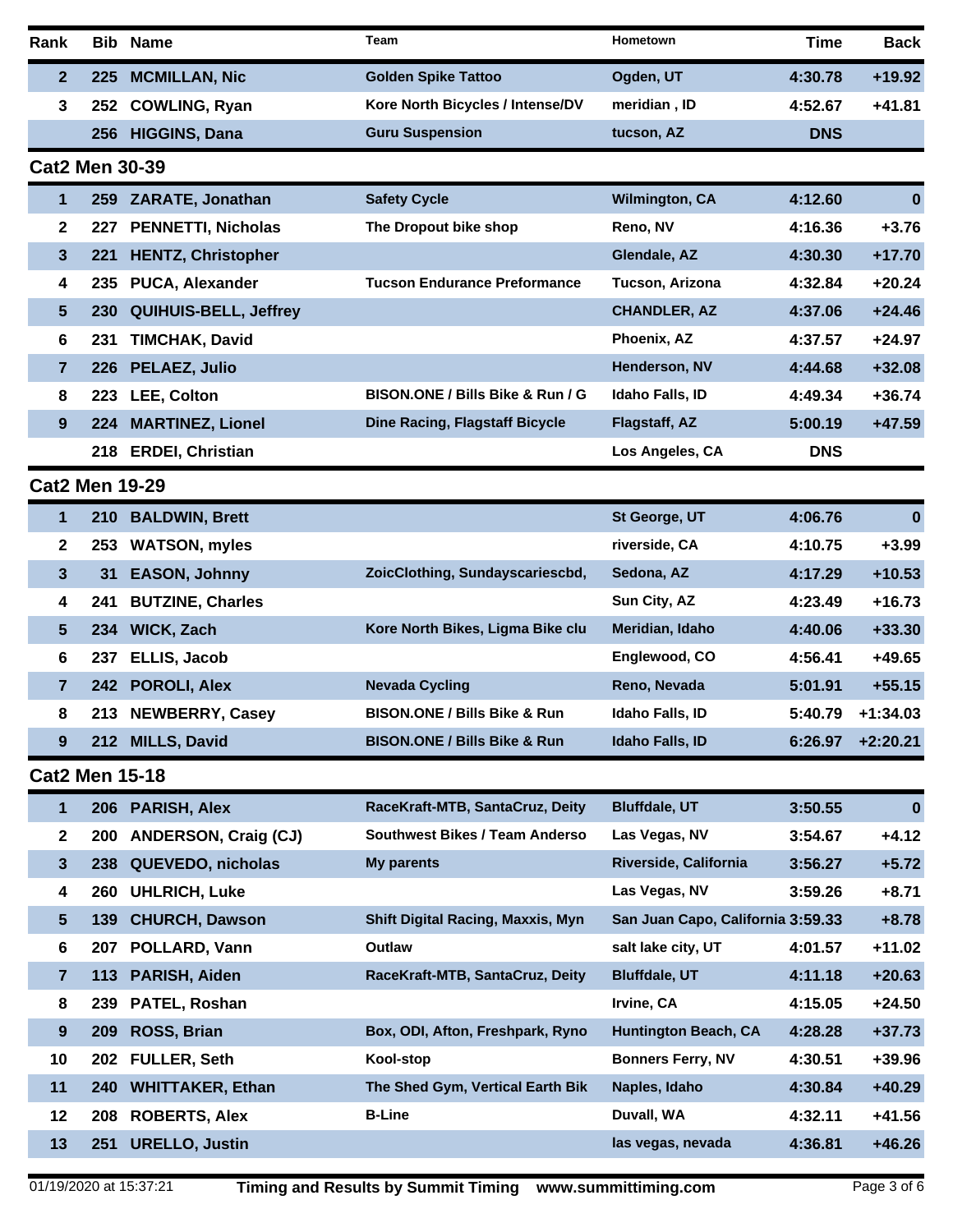| Rank |                       | <b>Bib Name</b>                      | Team                                    | Hometown                  | <b>Time</b> | <b>Back</b> |
|------|-----------------------|--------------------------------------|-----------------------------------------|---------------------------|-------------|-------------|
| 14   | 106                   | <b>HUNTER, Bayne</b>                 | Fox Factory/Deity/Hunter Electric       | <b>Morrison, CO</b>       | 4:46.59     | $+56.04$    |
| 15   | 204                   | <b>HUELSENBECK, Reid</b>             | PuraKai                                 | San Diego, CA             | 4:50.34     | $+59.79$    |
|      | 201                   | <b>CANTRELL, Caleb</b>               |                                         | <b>Buckeye, AZ</b>        | <b>DNS</b>  |             |
|      |                       | 205 HUTT, Zach                       | Mom and dad                             | Phoenix, AZ               | <b>DNS</b>  |             |
|      |                       | <b>Open/Retired Vet/Ex Pro Women</b> |                                         |                           |             |             |
|      | 65                    | <b>BINGHAM, Lauren</b>               | <b>Yeti Fox Development Team</b>        | Sandy, UT                 | <b>DNS</b>  |             |
|      |                       | <b>Open/Retired Vet/Ex Pro Men</b>   |                                         |                           |             |             |
| 1    | 34 -                  | <b>JOHNSTON, Matt</b>                | <b>Go-Ride.com/Suspension Cyndic</b>    | Millcreek, UT             | 3:35.58     | 0           |
| 2    | 38                    | <b>SPAULDING, Quinton</b>            | <b>All Mountain Cyclery</b>             | Henderson, NV             | 3:42.66     | $+7.08$     |
| 3    | 107                   | <b>KELLER, Jake</b>                  | <b>Pyga DEITY Fasthouse</b>             | <b>Granite Bay, CA</b>    | 3:55.04     | $+19.46$    |
| 4    | 39                    | <b>THOMPSON, Matt</b>                | <b>Momentum Trail Concepts</b>          | Eagle, CO                 | 3:55.16     | $+19.58$    |
| 5    | 30                    | DRU, Nick                            | <b>Cannondale / Smith Optics / Brok</b> | Las Vegas, NV             | 3:55.45     | $+19.87$    |
| 6    | 32                    | <b>HAMANN, Jorgen</b>                | <b>Action Rideshop, Last Rhino Coff</b> | Phoenix, AZ               | 4:06.13     | $+30.55$    |
| 7    | 36                    | <b>LICOS, Mark</b>                   | Trail print, bike masters arizona, f    | Chandler, AZ              | 4:10.27     | $+34.69$    |
|      | 35                    | <b>KIMBER, Vincent</b>               | Pitviper Nite ride dvo suspension       | Freshwater, CA            | <b>DNS</b>  |             |
|      | Cat1 Men 60+          |                                      |                                         |                           |             |             |
| 1    |                       | 132 BONDURANT, Bobby                 | <b>Truckercoposse</b>                   | <b>Big Bear City, CA</b>  | 5:42.37     | $\bf{0}$    |
|      | <b>Cat1 Men 50-59</b> |                                      |                                         |                           |             |             |
| 1    | 131                   | LEWIS, John                          |                                         | <b>DENVER, CO</b>         | 4:22.59     | $\bf{0}$    |
| 2    |                       | 133 CAREY, James                     |                                         | Henderson, NV             | 4:24.22     | $+1.63$     |
|      | <b>Cat1 Men 40-49</b> |                                      |                                         |                           |             |             |
| 1    |                       | 138 QUIOCHO, Justus                  | all mountain cyclery                    | henderson, nv             | 3:41.74     | 0           |
| 2    | 170                   | <b>MCELYEA, Alex</b>                 | 100%                                    | scottsdale, az            | 3:51.94     | $+10.20$    |
| 3    | 157                   | PARKER, Brian                        | Mynesweepers/TruckerCo/Knolly           | <b>Newbury Parker, CA</b> | 3:52.78     | $+11.04$    |
| 4    | 130                   | <b>WINTER, Quinn</b>                 | Knolly, DVO, Deity, Maxxis, 100%, 7I    | Henderson, NV             | 3:58.37     | $+16.63$    |
| 5    | 129                   | <b>SPANGLER, Scott</b>               |                                         | <b>Grand Junction, CO</b> | 4:02.90     | $+21.16$    |
| 6    | 128                   | <b>JEAN, Chris</b>                   | <b>MeParty Racing</b>                   | Phoenix, AZ               | 4:07.84     | $+26.10$    |
| 7    | 127                   | HORAK, lan                           | <b>FEA Race Team</b>                    | henderson, NV             | 4:13.33     | $+31.59$    |
| 8    | 126                   | <b>HEINE, Andrew</b>                 |                                         | Denver, CO                | 4:13.55     | $+31.81$    |
| 9    | 147                   | <b>GILLESPIE, james</b>              | <b>MojoWheels/Evil Bikes/Fox</b>        | denver, CO                | 4:15.81     | $+34.07$    |
| 10   | 229                   | PREUSS, Paul                         | Giant Las Vegas/ brokeboy racin         | Las vegas, NV             | 4:34.50     | $+52.76$    |
|      | 125                   | <b>CLARK, Michael</b>                | bohemian cycling team                   | springdale, UT            | <b>DNF</b>  |             |
|      | <b>Cat1 Men 30-39</b> |                                      |                                         |                           |             |             |
| 1    | 61                    | <b>BLOSS, Kenny</b>                  |                                         | lakeport, ca              | 3:47.08     | $\bf{0}$    |
| 2    | 118                   | DODD, Jason                          | <b>JJ Bicycles</b>                      | Tucson, AZ                | 4:05.42     | $+18.34$    |
| 3    | 220                   | HANNA, Mikal                         | <b>Suspension Syndicate EXT-USA</b>     | Salt Lake City, UT        | 4:24.98     | $+37.90$    |
| 4    | 121                   | <b>MCCLANAHN, Nathan</b>             |                                         | Ogden, UT                 | 4:26.68     | +39.60      |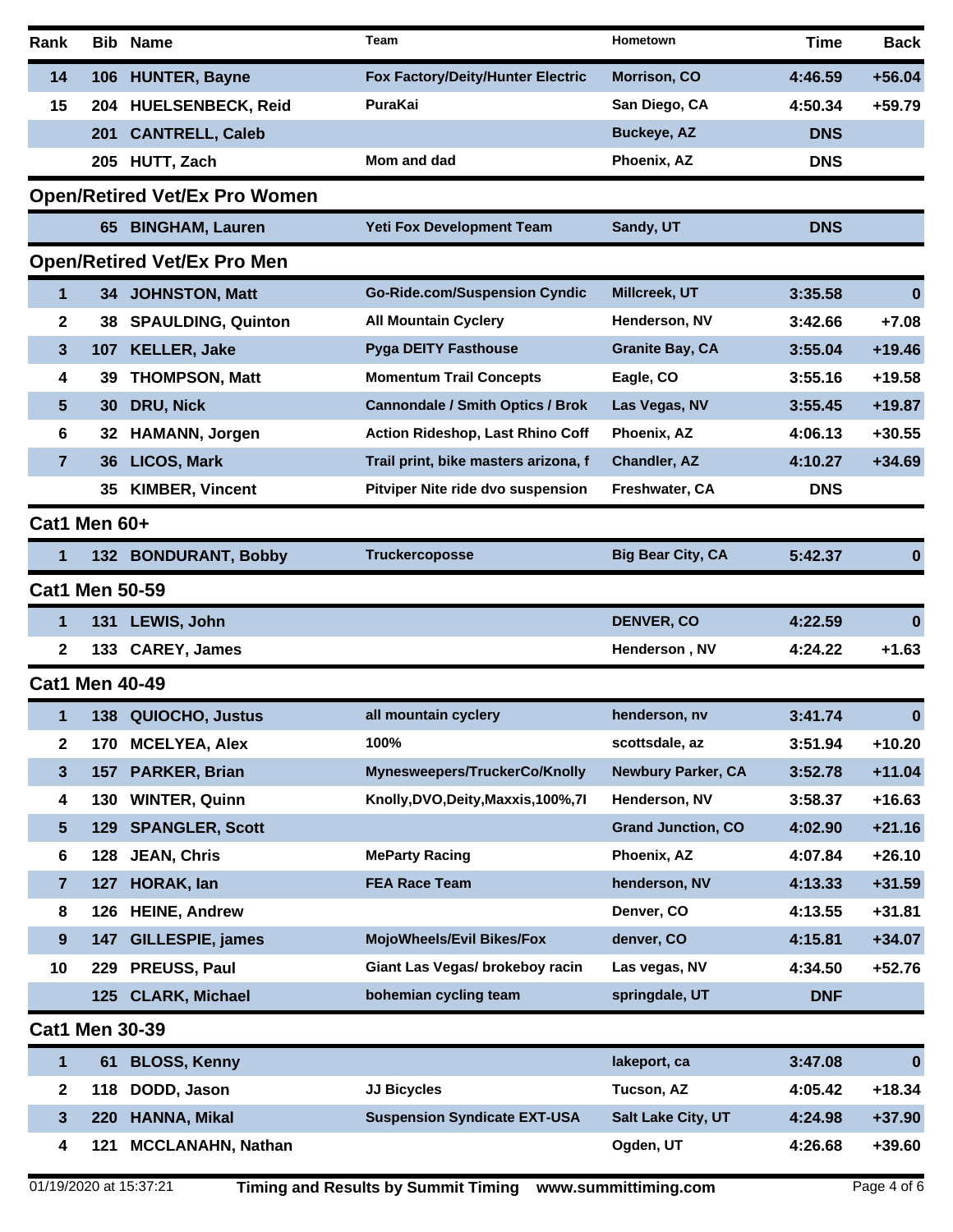| Rank           |                       | <b>Bib Name</b>          | Team                                   | Hometown                         | Time       | <b>Back</b> |
|----------------|-----------------------|--------------------------|----------------------------------------|----------------------------------|------------|-------------|
|                | <b>Cat1 Men 19-29</b> |                          |                                        |                                  |            |             |
| 1              | 141                   | <b>BARRON, Drake</b>     |                                        | La Crescenta, Ca                 | 3:48.21    | $\bf{0}$    |
| 2              | 160                   | DOWNEY, Jacob            |                                        | <b>Torrance, California</b>      | 3:48.35    | $+0.14$     |
| 3              | 145                   | <b>COLEY, Luke</b>       | <b>NevadaCycling</b>                   | Reno, Nevada                     | 3:48.74    | $+0.53$     |
| 4              | 136                   | <b>SUSSMAN, Larry</b>    | <b>Nevada Cycling</b>                  | Reno, Nevada                     | 3:54.57    | $+6.36$     |
| 5              | 116                   | <b>CHAVEZ, Manny</b>     | <b>SpartanRidesAZ</b>                  | Phoenix, AZ                      | 4:09.12    | $+20.91$    |
| 6              | 134                   | <b>HARDY, Justin</b>     | <b>Nevada Cycling</b>                  | Reno, NV                         | 4:22.90    | $+34.69$    |
|                |                       | <b>Cat1 Women 15-29</b>  |                                        |                                  |            |             |
| 1              |                       | 171 HUNTER, Teagan       | Fox Factory/Deity/Hunter Electric      | Morrison, CO                     | 7:55.13    | $\bf{0}$    |
|                |                       | 172 LAWSON, Grace        | <b>Incycle Race Team</b>               | Wrightwood, CA                   | <b>DNS</b> |             |
|                | <b>Cat1 Men 15-16</b> |                          |                                        |                                  |            |             |
| 1              | 114                   | <b>PINKERTON, Ryan</b>   | RocknRoad, TroyLee, Oakley, Max        | Aliso Viejo, CA                  | 3:36.03    | $\bf{0}$    |
| 2              | 100                   | COOK, Ryder              | <b>Alchemy Bicycles - Deity Compo</b>  | Henderson, NV                    | 3:37.47    | $+1.44$     |
| 3              | 110                   | <b>MALISKA, Justin</b>   | Fox Mtb, KinneyKamp, Chromag,          | Tehachapi, CA                    | 3:44.02    | $+7.99$     |
| 4              | 103                   | FISHER, Brandon          | <b>Transition / Fox / Victory Velo</b> | Auburn, CA                       | 3:46.81    | $+10.78$    |
| 5              | 102                   | <b>DUNCAN, Maison</b>    | Monster Army, DVO, Diety, 100%, M      | jamul, CA                        | 3:47.21    | $+11.18$    |
| 6              | 104                   | FISHER, JT               | <b>Transition / Fox / Victory Velo</b> | Auburn, CA                       | 3:49.90    | $+13.87$    |
| 7              | 166                   | <b>MCELYEA, Colin</b>    | 100%                                   | Scottsdale, Az                   | 3:52.30    | $+16.27$    |
| 8              | 105                   | <b>GAZTAMBIDE, Mikel</b> | <b>RaceKraft</b>                       | Salt Lake City, UT               | 3:56.85    | $+20.82$    |
|                | <b>Cat1 Men 17-18</b> |                          |                                        |                                  |            |             |
| 1              | 101                   | <b>DOOLEY, Austin</b>    | <b>Commencal USA, Maxxis, RynoP</b>    | Yucaipa, CA                      | 3:23.83    | $\bf{0}$    |
| $\mathbf{2}$   |                       | 115 WISCHMEYER, Ryan     | <b>Onyx/Deity/Fasthouse/All Mounta</b> | Las Vegas, NV                    | 3:39.56    | $+15.73$    |
| 3              |                       | 155 MCMASTER, Daniel     | 1shot racing, fly, Ryno Power, Fo      | oak hills, CA                    | 3:39.73    | $+15.90$    |
| 4              | 112                   | <b>OCHOA, Timothy</b>    | <b>RaceKraft</b>                       | Sandy, UT                        | 3:43.19    | $+19.36$    |
| 5              | 109                   | <b>LEON, Brenden</b>     | Fly Racing, Maxxis, ODI, 7idp, Pe      | Eastvale, CA                     | 4:04.31    | $+40.48$    |
| 6              | 135                   | <b>SPENCER, Carson</b>   | laketown/GT                            | draper, Utah                     | 4:08.51    | +44.68      |
|                | 108 <sub>1</sub>      | <b>LAWSON, Thomas</b>    | <b>Incycle Race Team</b>               | Wrightwood, CA                   | <b>DNS</b> |             |
|                | <b>Pro Women</b>      |                          |                                        |                                  |            |             |
| 1              |                       | 56 SKELTON, Kailey       | KHS bicycles ⢠Fasthouse                | Rancho Santa Margarita, CA:00.76 |            | $\bf{0}$    |
| 2              | 51                    | LINN, Kera               | Shimano/Maxxis/RideConcepts/O          | Midway, UT                       | 4:20.12    | +19.36      |
| 3              | 60                    | <b>KIMBALL, Chelsea</b>  | Loose Riders, Atomik Carbon, Fi        | Mesa, AZ                         | 4:22.07    | $+21.31$    |
| 4              | 52                    | <b>MERTEN, Mckenna</b>   | Intense / 100%                         | Jamul, CA                        | 4:23.71    | $+22.95$    |
| 5              | 50                    | <b>LEGGETT, Alicia</b>   | Ibis/DVO/Maxxis/CushCore/PNW           | Flagstaff, AZ                    | 4:31.85    | $+31.09$    |
|                | 55                    | SCOTT, Jordan            | Hyper Bike Co.                         | St George, UT                    | <b>DNF</b> |             |
|                | 54                    | <b>PROPST, Amanda</b>    |                                        | Las Vegas, NV                    | <b>DNS</b> |             |
| <b>Pro Men</b> |                       |                          |                                        |                                  |            |             |
| 1              |                       | 6 NESTOROFF, Nikolas     | <b>KHS Factory Racing</b>              | San Marcos, CA                   | 3:15.47    | 0           |
|                |                       |                          |                                        |                                  |            |             |